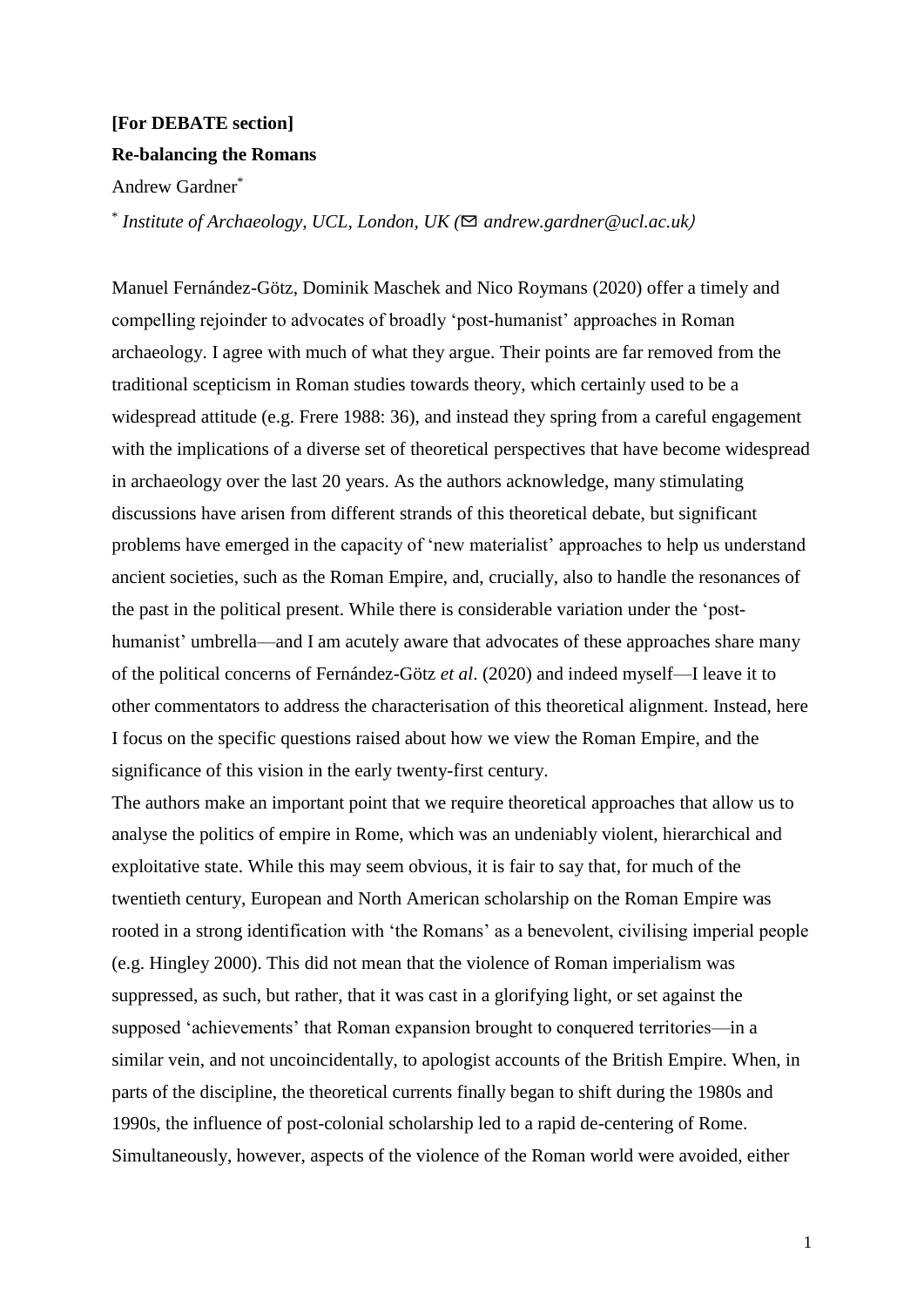due to their role in past narratives, or because of a more widespread 'pacification of the past' that has also been documented in other subdisciplines too, as characteristic of some broader theoretical approaches of that era (James 2007). The outcome has been a continued mismatch between scholarship on the Roman military and its activities, and that on other segments of Roman society or regions of the empire away from the frontiers. This must change (cf. Collins 2012: 1–5; Gardner 2017a). The complexity of the Roman world, and its transformation over time, is indecipherable without connecting the violence with the grandeur, the frontiers with the capital(s), and the enslaved with the free. I concur wholeheartedly with Fernández-Götz *et al*. (2020) that 'new materialist' perspectives—much like approaches associated with the understanding of modern globalisation—are ill-suited to progressing with this task.

This does not mean, however, that we should not think about the distinctive materiality of the Roman world, or the ways it ushered in new kinds of connectivity between geographically distant societies. There are certainly important insights to be gained from doing so. Such considerations, however, must always be linked to the role of power differentials in structuring Roman society, and, in this regard, insights from post-colonial theory remain useful. Furthermore, the emerging field of border studies offers potential as a corrective for some of the assumptions implicit in globalisation theory (cf. Gardner 2013, 2017a; Hingley 2018). The notion of Rome as a 'predatory regime' is also helpful in this way, although if we are to account for the long-term trajectory of Roman society, we must attend not only to the expansionist phase of conquest, but also to the social processes underway in the more superficially 'static' periods. Here, I would observe in relation to the authors' first case-study that scholars of Roman frontiers are now not simply addressing the details of infrastructure which had been the traditional obsession—but also the social world of frontier communities, themselves microcosms of the entangling of violence, exploitation, opportunity and oppression that characterise the Roman world as a whole (e.g. James 1999; Gardner 2007; Collins 2012; Allison 2013; Haynes 2013). Such accounts connect the everyday experience of human actors with the structures that shape—and are shaped by—their actions over time, and show that while Roman soldiers were agents of violent expansion and control, they were not machines. They were colonial subjects themselves, incorporated into the imperial project, much the same as the soldiers of later empires (Haynes 2013; cf. Hechter 1975). This type of nuance, and the centrality of *human* agency to our accounts of the Roman (or indeed any) past, is critical for defending a relevant voice for archaeology, as a humanist discipline in the present. At the time of writing, the demand for greater justice and racial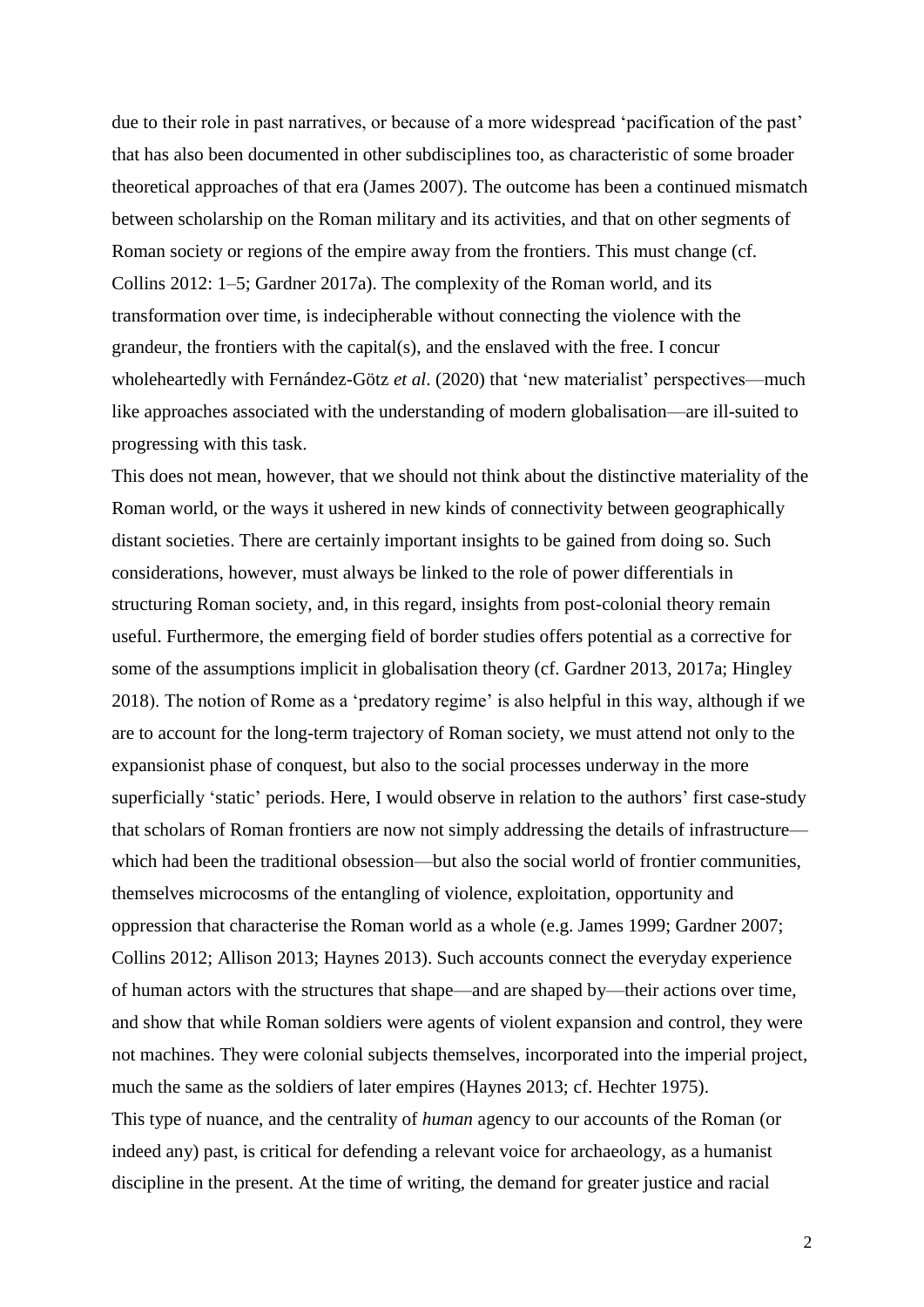equality in many societies is much in the news, encompassing debates about which individuals and causes are commemorated in public spaces. In the UK, reappraisal of how aspects of British imperial history are taught has also been part of this discussion, although this had already been increasing in intensity since the 2016 EU referendum, which revealed significant complexities in British identities originating in Britain's imperial past (Gardner 2017b; cf. Dorling & Tomlinson 2019).

Clearly, debating the relationships between people, objects and empires is a timely subject to which the issues raised by Fernández-Götz *et al*. (2020) are highly relevant. Just as the British Empire requires critical and balanced appraisal to remove some of the 'rose-tinted' lenses through which it has been viewed, so too does the Roman Empire. And while the objects erected to commemorate those who have benefitted from empire clearly have symbolic power, in both of these contexts, it is only human actors who have the power to dismantle them, and, while being inevitably shaped by the structures of history behind them, to work collectively for a fairer and more equal future. A generation ago, archaeologists worked hard to humanise the past; the lessons of that era should not be forgotten if we are to contribute actively to progressive change in the present.

## **References**

ALLISON, P.M. 2013. *People and spaces in Roman military bases*. Cambridge: Cambridge University Press. https://doi.org/10.1017/CBO9781139600248 COLLINS, R. 2012. *Hadrian's Wall and the end of empire: the Roman frontier in the 4th and 5 th centuries*. London: Routledge. https://doi.org/10.4324/9780203114551

DORLING, D. & S. TOMLINSON. 2019. *Rule Britannia: Brexit and the end of empire*. London: Biteback.

FERNÁNDEZ-GÖTZ, M. D. MASCHEK & N. ROYMANS. 2020. The dark side of the Empire: Roman expansionism between object agency and predatory regime. *Antiquity* 94: ■–■ https://doi.org/10.15184/aqy.2020.125

FRERE, S. 1988. Roman Britain since Haverfield and Richmond. *History and Archaeology Review* 3: 31–36.

GARDNER, A. 2007. *An archaeology of identity: soldiers and society in late Roman Britain*. Walnut Creek (CA): Left Coast.

– 2013. Thinking about Roman imperialism: postcolonialism, globalisation and beyond? *Britannia* 44: 1–25. https://doi.org/10.1017/S0068113X13000172